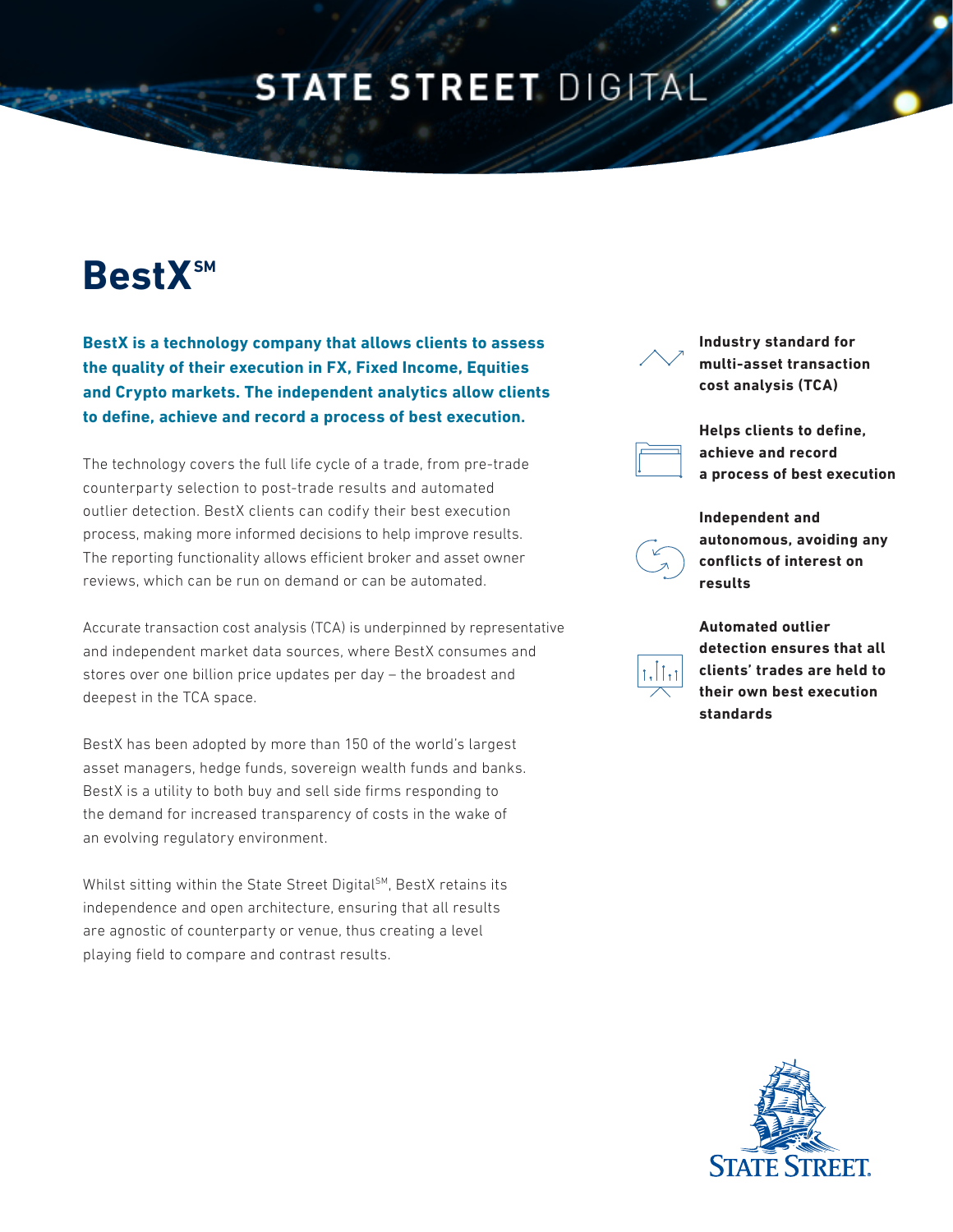#### **Demand**

There are three areas driving demand for best execution analytics:

- 1. Evolving regulatory environment (MiFID II, MiFIR, ESMA, Global Code of Conduct and SMR)
- 2. Electronification of markets, improving data quality and price transparency
- 3. Competitive pressure to reduce costs and minimize erosion of returns

BestX helps clients to efficiently meet the reporting requirements associated with the above demands.

The regulatory reporting suite allows the automation of various MiFID II reports. BestX software comes with an independent opinion from Linklaters LLP, which ratifies how the functionality can help clients fulfil their various legal requirements for best execution.

The scheduled reporting functionality allows the automation of reports to asset owners, portfolio managers or counterparty reviews. These reports save trading desks' time and help improve dialogue with both asset owners and counterparties alike.

The exception reporting functionality allows clients to configure their own thresholds on costs (reflecting their best execution requirements) and receive automated outlier detection – helping to reduce costs. The workflow allows compliance and trading to investigate, explain and approve any breaches of the thresholds while summaries can be produced on demand for best execution committees.

#### **Pre-Trade Analysis**

Using proprietary BestX models, clients can set their objectives within pre-trade analytics and receive estimates on the anticipated costs for different execution strategies. Pre-trade is buy side only and is fully linked with post-trade results, providing ex-ante and ex-post analysis.

#### **Post-Trade Analysis**

The post-trade environment can receive data from any execution venues the client uses (OMS/EMS/custodian). The user interface can be used to review results and can be looked at holistically over any time range or filtered on any of the different metrics within the platform. Bespoke reports can be configured within the application and converted ad-hoc or automatically into PDFs or CSV results.

#### **Peer Analysis**

Buy side clients can choose to opt in to the anonymized and aggregated community data pool and then compare and contrast their relative performance versus their peers. This analysis enables clients to provide further context for identifying areas of improvement to their execution process.

#### **Benchmarks**

BestX allows the creation of custom benchmarks within the application, so clients can codify their best execution policy.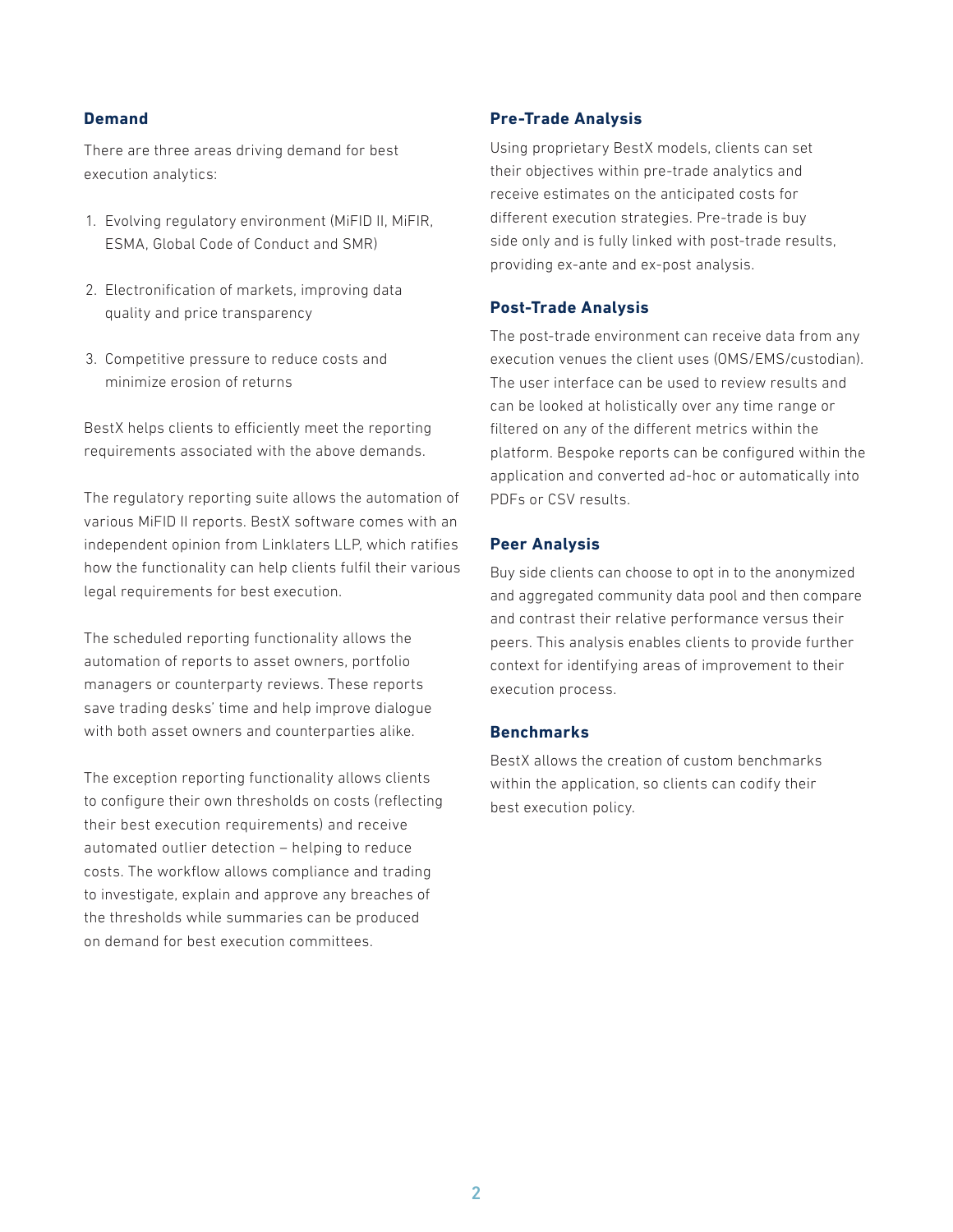#### **Installation**

BestX uses AWS, so there's nothing to deploy on site – clients simply need to access via Google Chrome. If a client chooses to utilize an existing data feed (OMS/EMS etc.), they can be made live the same day the contract is signed.

#### **Support**

There is an interactive support function within the application. However, on instances where further help is needed, BestX has round-the-clock support.

#### **Innovation**

BestX continues to drive innovation and thought leadership in the TCA space. Licensed clients benefit from all case studies, research white papers as well as enhancements within the application.

To ensure that our product continues to meet client demands, our contracted clients vote on our research and development agenda.

#### **Awards**

BestX continues to be recognized for providing market leading innovation and technology

**Risk Markets Technology Awards:** Best Execution Product of the Year 2021 and 2022

**FN Trading & Technology Awards:** Capital Markets Start-up of the Year 2018

**Profit & Loss Awards:**  Innovator of the Year 2017 and 2018

**GW Platt Foreign Exchange Provider Awards:** Best Transaction Cost Analysis 2021 and 2022

**Broad Market Coverage —** BestX offers 1,800 currency pairs and supports spot, forward, NDFs and swaps, while also offering coverage across major benchmarks from Reuters, ICE, Lukka and 360T.